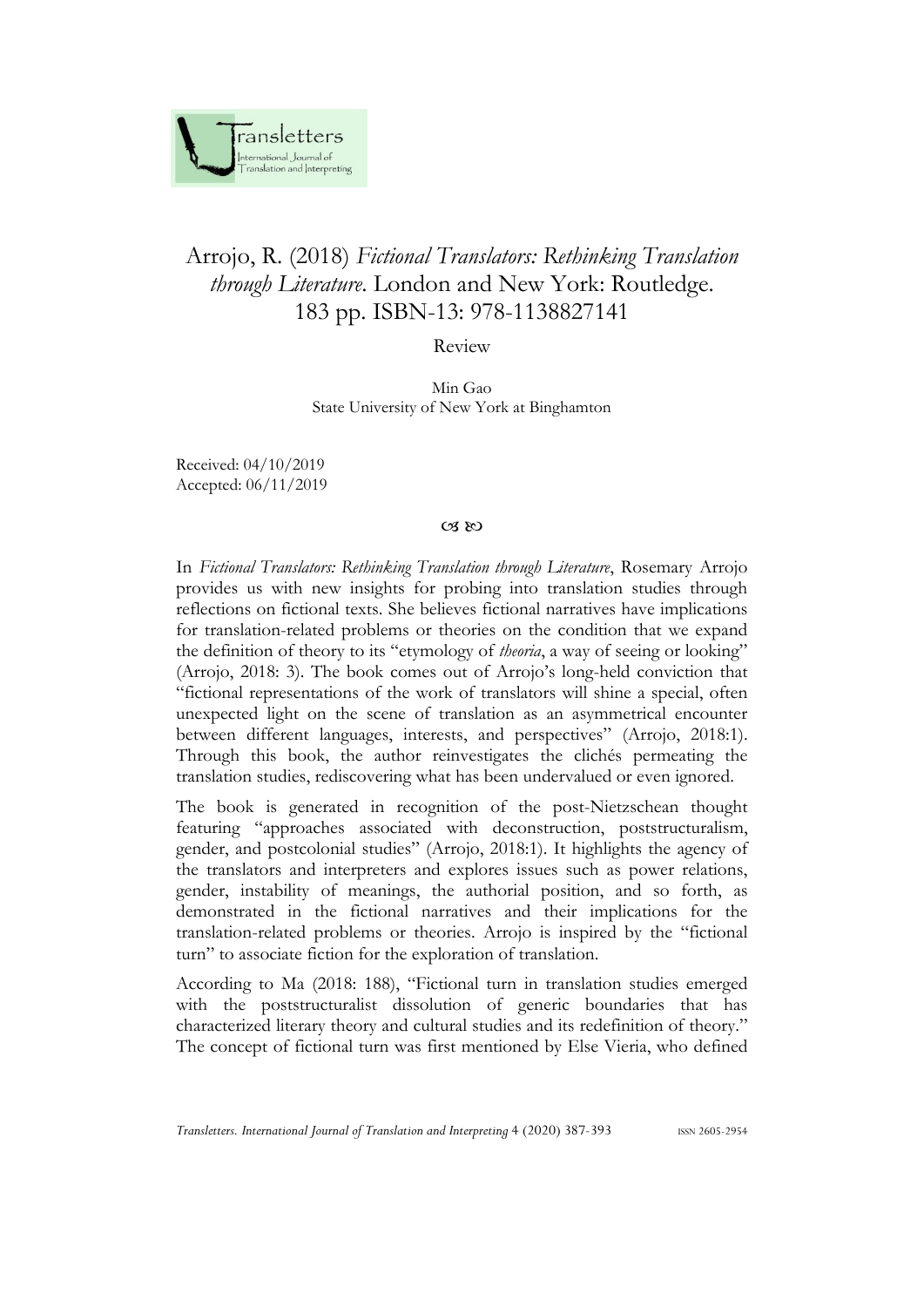Min Gao

it as the move in the discipline [translation studies] that signalled "the incorporation of fictional-theoretical parameters as a source of theorization on translation and other hermeneutical processes" (Vieria, 1995: 51). Adriana proposed that the "fictional turn" in translation studies features "a twofold movement" (Adriana, 2002: 81): the first movement being "fictionalization of translation" through the use of translation as a theme for fictional works while the second being the employment of "fiction as a source of translation theorization", based on which the present book comes out. Jorge Luis Borges, Rosemary Arrojo, Adriana S. Pagano, and Edwin Gentzler are all advocators in this respect to challenge the essentialist notions in translation studies.

The book comprises eight chapters for the analysis of seven fictional texts. Out of all the texts, it deserves notice, as what Arrojo acknowledges, that her scholarship is mostly influenced by Borges and his text "Pierre Menard, Author of the Quixote".

In chapter One, titled 'Introducing theory through fiction', Arrojo explores through two fictional texts the inevitable visibility of the translator and the impossibility for the reproduction of same meanings of the source text in translation. In other words, there exist no stable meanings in the original text to be faithful to in the process of translation or interpretation. In her first analysed fiction written by Borges, the protagonist Pierre Menard tried so hard to reproduce the same *Quixote* as what depicted by its original author Cervantes that Menard was absolutely faithful to the original text "word for word and line for line" (Arrojo, 2018: 19). Pierre Menard even learned the original language, returned to the religion of Catholicism, and tried to forget the history that separated him from the original text. However, his attempt ended up in vain. This is proved by a third-person narrative in the fiction that the *Quixote* reproduced by Pierre Menard is quite different from Cervantes'. Arrojo tried to signify through this fiction that it is impossible for the translator to reconstruct the sameness of the original text in a completely different context or culture. The historical context where the translators live limits their translation, making it impossible for the translator either to be invisible or neutral. Likewise, the second fiction explored by Arrojo in this chapter named ["Letter to a Young](https://www.britannica.com/biography/Julio-Cortazar)  [Lady in Paris" "composes a more thor](https://www.britannica.com/biography/Julio-Cortazar)ough portrait of the translator's often [repressed or veiled agency" \(Arrojo, 2018: 24\). In the fiction, despite the](https://www.britannica.com/biography/Julio-Cortazar)  [\[tenant\] translator protagonist's attempt to keep the \[landlord\]](https://www.britannica.com/biography/Julio-Cortazar) lady's apartment intact during the four [months of lease when she was away in Paris, he found it](https://www.britannica.com/biography/Julio-Cortazar)  impossible to do [so. In the end, the translator decided to give up his life by](https://www.britannica.com/biography/Julio-Cortazar)  committing suicide out of guilt. [Figuratively speaking, the inhabitants of the](https://www.britannica.com/biography/Julio-Cortazar)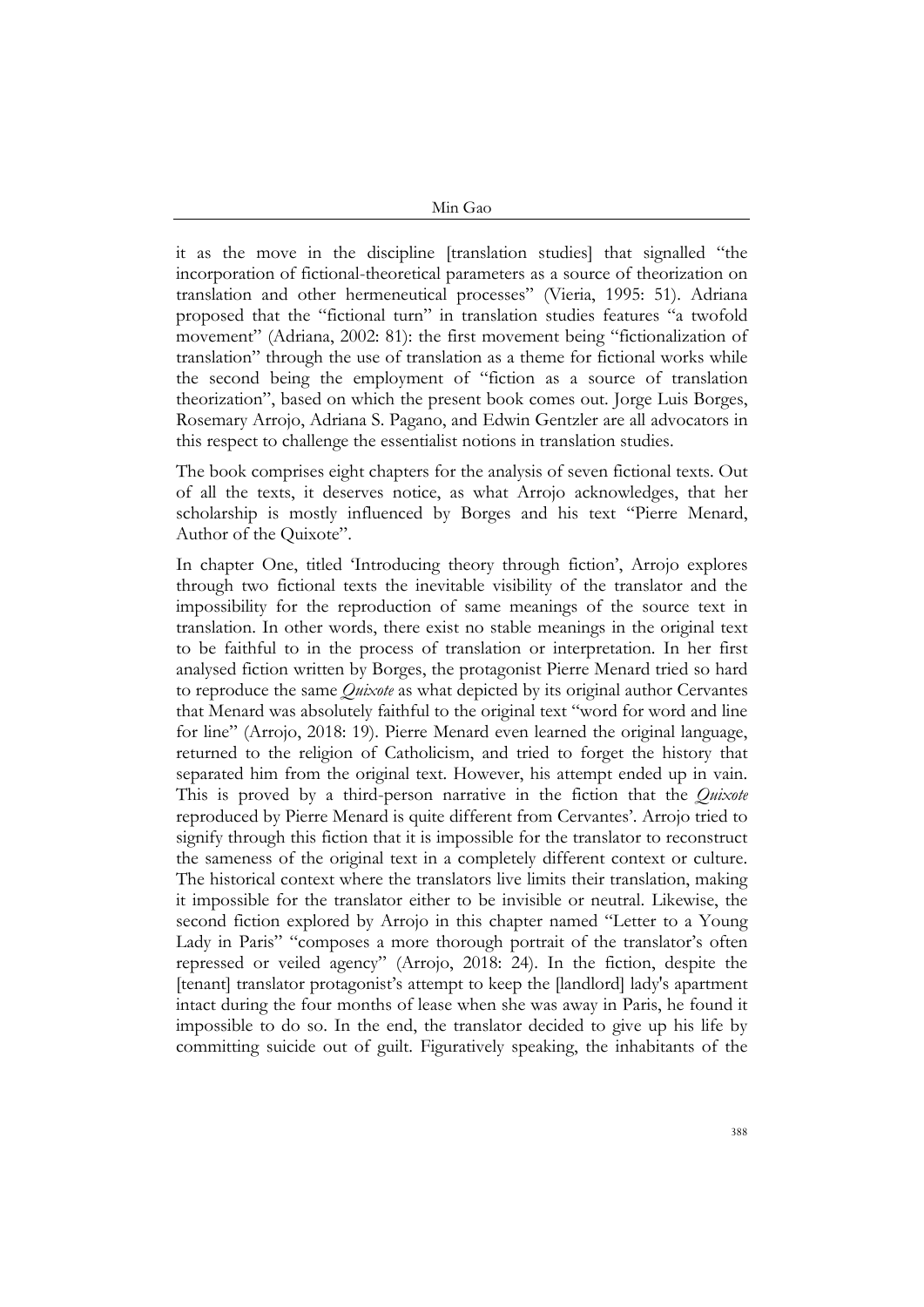[translator in the apartment, in the views](https://www.britannica.com/biography/Julio-Cortazar) of Arrojo, represents the translator's temporary occupation of a textual [space \[of the original\], where the translator](https://www.britannica.com/biography/Julio-Cortazar)  [is considered as an intruder. The fictional scene depicting the irrepressible](https://www.britannica.com/biography/Julio-Cortazar)  vomit of rabbits co[ming out of the translator's throat and](https://www.britannica.com/biography/Julio-Cortazar) mouth can be [understood as either "the translator's own humanity", "the translator's](https://www.britannica.com/biography/Julio-Cortazar)  [subterranean voice" or his "creative writing" \(Arrojo, 2018: 27\). In other](https://www.britannica.com/biography/Julio-Cortazar)  words, it represents [the inevitable agency or visibility](https://www.britannica.com/biography/Julio-Cortazar) of the translator. The self-accusation [which led to the suicide of the translator in the end symbolizes](https://www.britannica.com/biography/Julio-Cortazar) [the privileges of the author over the translator, as what the long-held clichés in](https://www.britannica.com/biography/Julio-Cortazar)  [translation studies uphold.](https://www.britannica.com/biography/Julio-Cortazar) 

Chapter Two [is entitled 'Fiction as theory and activism'. The fictional work o](https://www.britannica.com/biography/Julio-Cortazar)f Rodolfo Walsh's "Footnote" is used [for analysis by Arrojo. Similar to the](https://www.britannica.com/biography/Julio-Cortazar)  [implications of the "Letter to a Young Lady in Paris"](https://www.britannica.com/biography/Julio-Cortazar) in chapter 1, this fictional narrative also implies [the inevitably repressed agency of the translator, who](https://www.britannica.com/biography/Julio-Cortazar)  ended up committing [suicide as well. Taking the editor Otero as the](https://www.britannica.com/biography/Julio-Cortazar)  representative of a [publishing house, for which the protagonist translator](https://www.britannica.com/biography/Julio-Cortazar) Léon [works, Arrojo reveals through the fiction the power relations involved in](https://www.britannica.com/biography/Julio-Cortazar)  [translation practice. For example, translators do not](https://www.britannica.com/biography/Julio-Cortazar) have any agency. Instead, they have [to follow the rules and regulations stipulated by the publishing](https://www.britannica.com/biography/Julio-Cortazar)  [house. Moreover, translators are treated like manual "laborers" \(Arrojo, 2018:](https://www.britannica.com/biography/Julio-Cortazar)  39), who [are poorly paid, barely able to make a living. Additionally, the split](https://www.britannica.com/biography/Julio-Cortazar)  [narratives in "Footnote" featur](https://www.britannica.com/biography/Julio-Cortazar)es Otero's narration of Léon as the main text [and the translator protagonist's suicide letter](https://www.britannica.com/biography/Julio-Cortazar) as footnote at the bottom, which [takes up more and more space on each page until it finally replaces the main](https://www.britannica.com/biography/Julio-Cortazar)  text in the fiction. Arrojo sees [such a layout of the fictional text as a](https://www.britannica.com/biography/Julio-Cortazar)  [representation of the dichotomies between the translator and the publishing](https://www.britannica.com/biography/Julio-Cortazar)  house, signifying [the hierarchy involved on one hand, the visibility of the](https://www.britannica.com/biography/Julio-Cortazar)  [translator and Walsh \[the author\]'s stand in favour of the translator's agency on](https://www.britannica.com/biography/Julio-Cortazar)  [the other.](https://www.britannica.com/biography/Julio-Cortazar) 

In Chapter Three 'The translation of philosophy into fiction', Arrojo uses Oscar Wilde's *The Picture of Dorian Gray* and Edgar Allan Poe's "The Oval Portrait" for translational theorization. The implications of these two fictional narratives subvert the traditional notions in translation studies. First, Arrojo reveals the dichotomies and conflicts between the original text and the translation. Through likening translation as painting and the original text as the models of painters, the death of models in the fictional plots figuratively signifies the incompatibility between the original and the representations [translations]. Moreover, the death of the protagonists in the fictions implied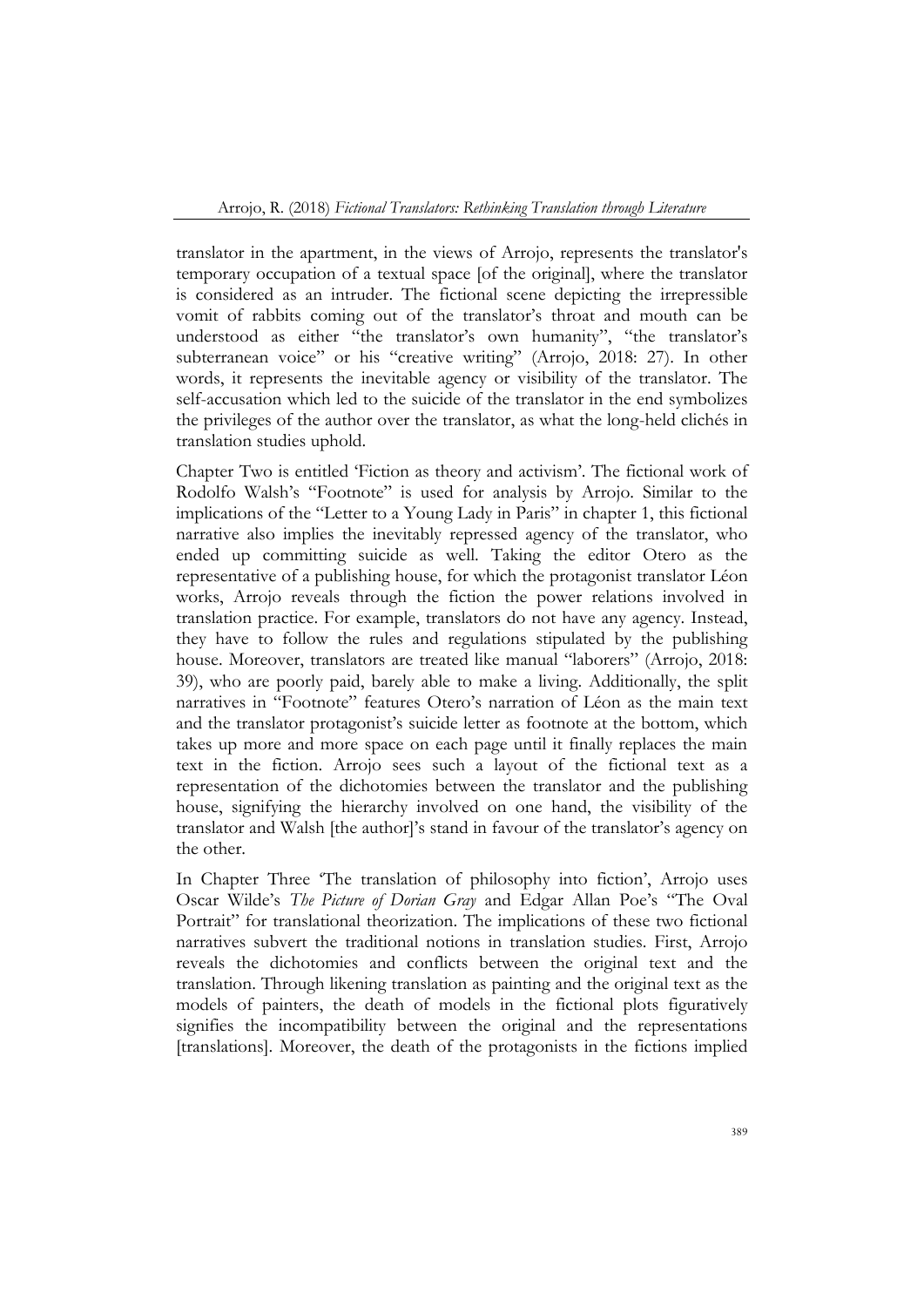Min Gao

the instability of the original meaning in translation, an implication quite different from the essentialist view that the original text is everlasting and stable. The death of the protagonists and the immortality of painting [translation], metaphorically put translation beyond the original, subverting the traditional concept of the original text's superiority over translation. In short, Arrojo uses the two fictional texts to challenge the traditional views concerning the hierarchical relations between the original and the reproductions [translations] as well as the stability of the original.

In chapter Four, 'The translation of philosophy into fiction', Arrojo analyses Borges's "Funes, His Memory" and revisits his fiction "Pierre Menard, Author of the Quixote". It can be seen that Borges is greatly influenced by the philosophy of Nietzsche and his work echoes that of Nietzsche in respect of language and translation. For example, the concept that there is no original leaf proposed by Nietzsche implies the nonexistence of the original text to be faithful to during translation, as what Borges advocates. Additionally, Borges holds that "the concept of the definitive text corresponds only to religion or exhaustion" (Arrojo, 2018: 68), implying the instability of most original texts and the "inevitability of change and its consequences" (Arrojo, 2018: 68) in translation. The main figure Funes' death in Borges's fictional plots due to his inability for forgetting is a metaphorical symbolization of the possible consequence in translation as a result of non-transformation. Additionally, Borges deems that "they [translations] could be potentially richer than originals" (Arrojo, 2018: 85), which indirectly reveals Nietzsche's concept of the "authorial way to power" of the translator.

In Chapter Five entitled 'Texts as private retreats', three fictional texts are used for analysis. They are respectively Kafka's "The Burrow," Borges "Death and the Compass" and Kosztolányi's "Gallus". Through the exploration of these three fictional plots, Arrojo reveals the implications of the power struggles involved in translation. The animal in Kafka's fiction is a metaphorical representation of the creator/author of the original text in translation. Its attempt to protect the burrow from any invaders [translators] signifies the author's hope for the "exclusive possession of eternal truth and stability" (Arrojo, 2018: 97). However, such hope, according to Arrojo's interpretation, is all but an illusion. It is impossible for the author to have total control over the original text. In spite of this, the animal's alertness over the outside intruders demonstrates the creator/author's will to power and the protection of its property [the original text]. Unlike the implicit conflicts suggested between the author and translator in Kafka's fiction, Arrojo elaborates on the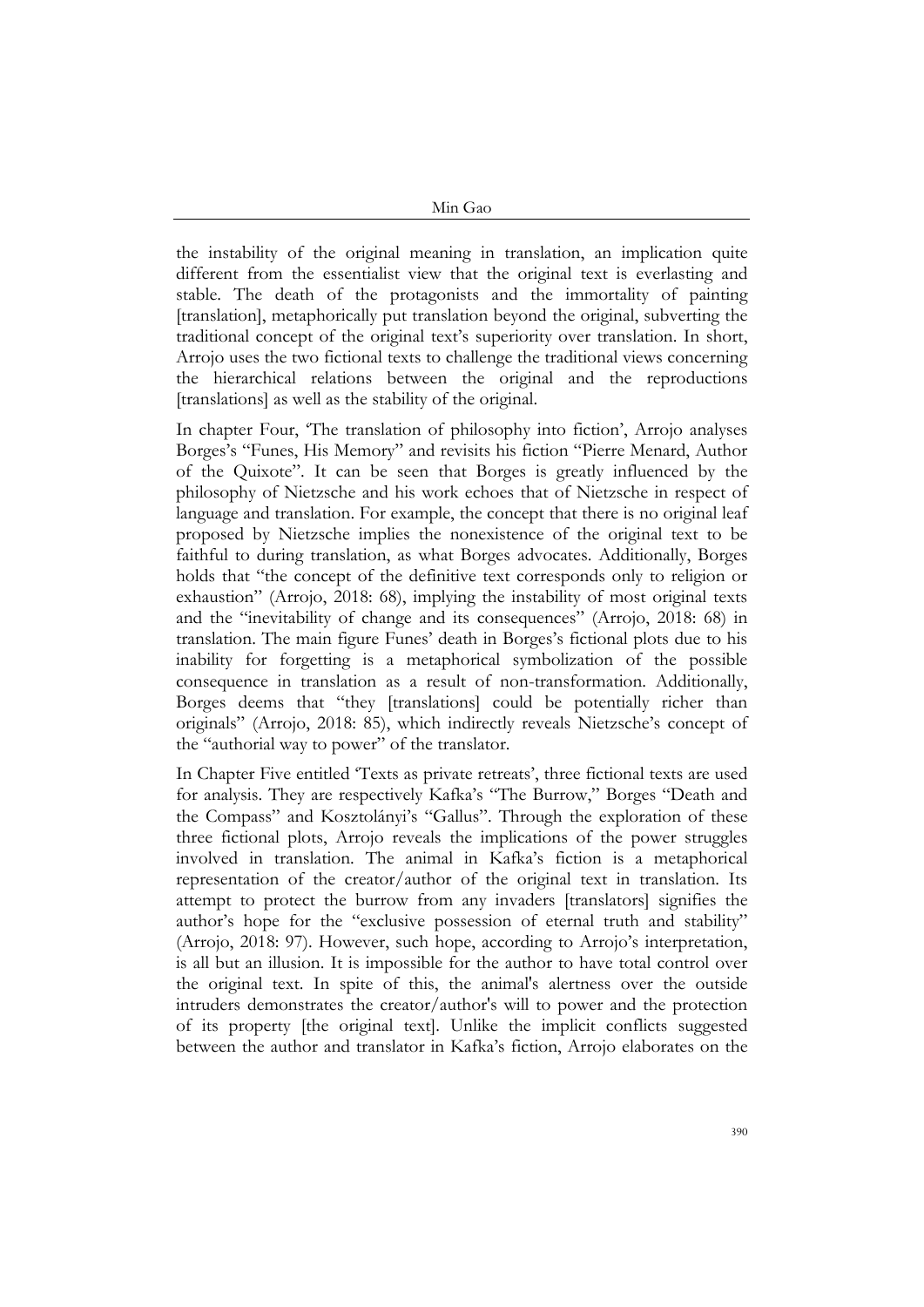explicit power struggle involved in translation through the analysis of Borges' fictional plots. In the fiction, while Erik Lönnrot, the [reader]detective, tried to arrest Red Scharlach the [author] murderer, the former ended up getting caught by the carefully designed textual labyrinth of the latter. Therefore, this fictional narrative figuratively demonstrates the translator [reader of the source text]'s failed "will to power" in his struggle with the author, echoing the essentialist viewpoints of the translator's inferiority to the original author. By the same token, "Gullus" reveals the translator's unsuccessful attempt to the "authorial will to power" as well. Although the protagonist translator has exceptional language skills, his so-called disease of a compulsion to steal leads to the refusal of his translations by the editor. Metaphorically speaking, the fictional plots suggest the differences generated in the process of translation is considered as theft, no matter how refined the translation is. Moreover, the fiction implies that the translator's "authorial will to power" should be repressed. Otherwise, the translator will get punished. All these viewpoints echo the traditional clichés in translation studies.

In chapter Six 'Authorship as the affirmation of masculinity', Arrojo discusses the long-held gender-based concept concerning the dichotomy associating authorship with creativity and masculinity and translation/proofreading, with feminity. In the fiction "The History of the Siege of Lison", it is when the translator protagonist Raimundo decides to exert his authorial will to power, illustrating the "reawakening of his masculinity" (Arrojo, 2018: 10)" that the proof-reader Maria Sara is intrigued. In other words, Maria's interest in him is closely related to his change of identity from a translator to a writer, which echoes the traditional viewpoints of seeing writers as being the creative masculine. Likewise, in the fiction "Guy de Maupassant", Arrojo associates creative writing with gender for exploration. After the young ambitious narrator/translator exerts his authorial will to power and rewrites the stories of Maupassant, the favourite writer of a female named Raisa, he becomes a seducer for the woman. Figuratively speaking, it is only when the talented translator who temporarily takes the place of the author [Maupassant] associated with masculinity that the woman is seduced. Furthermore, while the narrator who eventually becomes the metaphorically represented author with "fine writing" (Arrojo, 2018: 122), the seduced woman Reisa is figuratively representing the ignorant females, which echoes the essentialist viewpoints regarding the superiority of men over women.

Chapter Seven 'The gendering of texts' is also in respect to the exploration of gender-based relationships among the author, translator, and reader. Although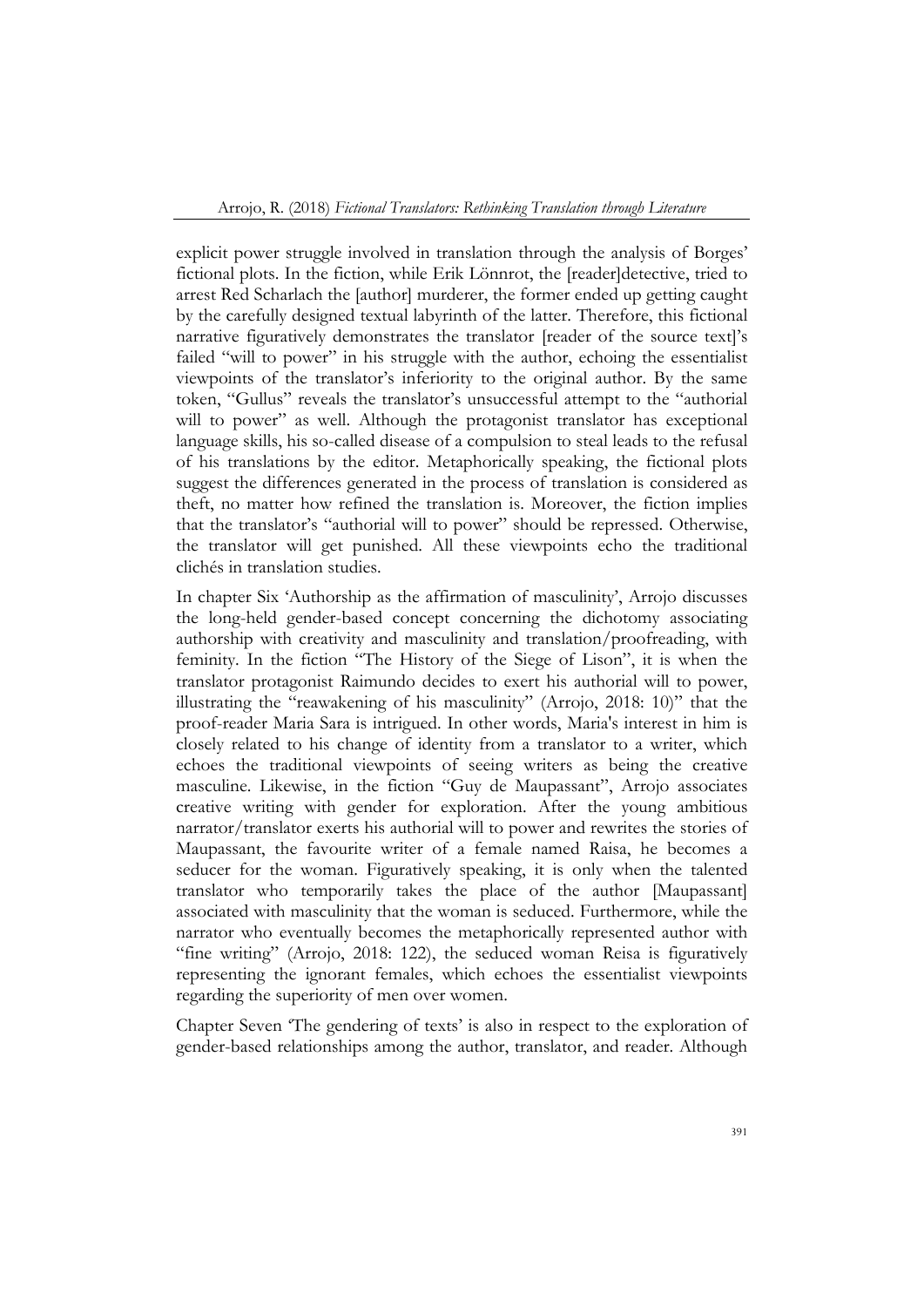Min Gao

the fictional plot echoes some of the essentialist views regarding the hierarchy between men and women, it accentuates the translators' authorial way to power and their visibility, which is kind of post-Nietzschean thought. In the fiction of Scliar's "Footnotes", it is through the translator's footnotes and interpretation that the original author is introduced to readers, which highlights the invisible and weak author and the empowered translator. Moreover, in the fiction, the author's mistress N.'s leaving the author to marry the male translator positions herself as the *belle infidèle* [beautiful unfaithful], as what the traditional clichés define women. As a previous mistress of the original author, N's marrying to the translator also signifies "the difficulty for separating what belongs to the author and what belongs to the translator" (Arrojo, 2018: 11). Likewise, in the fiction "If on a Winter's Night a Traveller", there is an impotent author yet a powerful reader, whose masculine attribute enables him to win the love of another female reader Ludmilla in his competition with other pursuers: the author and the translator, signifying the power of the reader. In short, Arrojo interprets the fictional texts in a way symbolizing the "death" of the author and the empowered masculine translator or reader, which subverts the traditional notion of the author's superiority to the translator or reader. However, the women in the texts are delineated as the "inspiring Muse and object of desire" (Arrojo, 2018: 138), which belongs to the essentialist views.

In Chapter Eight entitled 'Translation as transference', Rosemary tries to establish some connections between the autobiography of Borges with fictions. Borges's biography was associated with his work "Pierre Menard" and Whitman, who has a great influence on Borges' literary career. Just like Borges' imitating of Cervantes in order to replace the Spanish author by using "translation as a convenient response to transference" (Arrojo, 2018: 13), it is Borges's passion for the work of Whitman that inspires him to publish, through the earlier imitations of Whitman's work to being himself to exert his authorial power as a widely recognized "subject presumed to know" (Arrojo, 2018: 175).

Rosemary's book provides us with new perspectives for approaching the longheld clichés and the translation-related problems. Through these literary articles, we see the possibility of using fiction as a tool for translation theorization. As a professor in the program of translation, Rosemary also gives detailed suggestions for the instructors of translation programs as to how to make use of the fictional texts to guide students in the class environment. Therefore, this book bears significance for translation pedagogy as well.